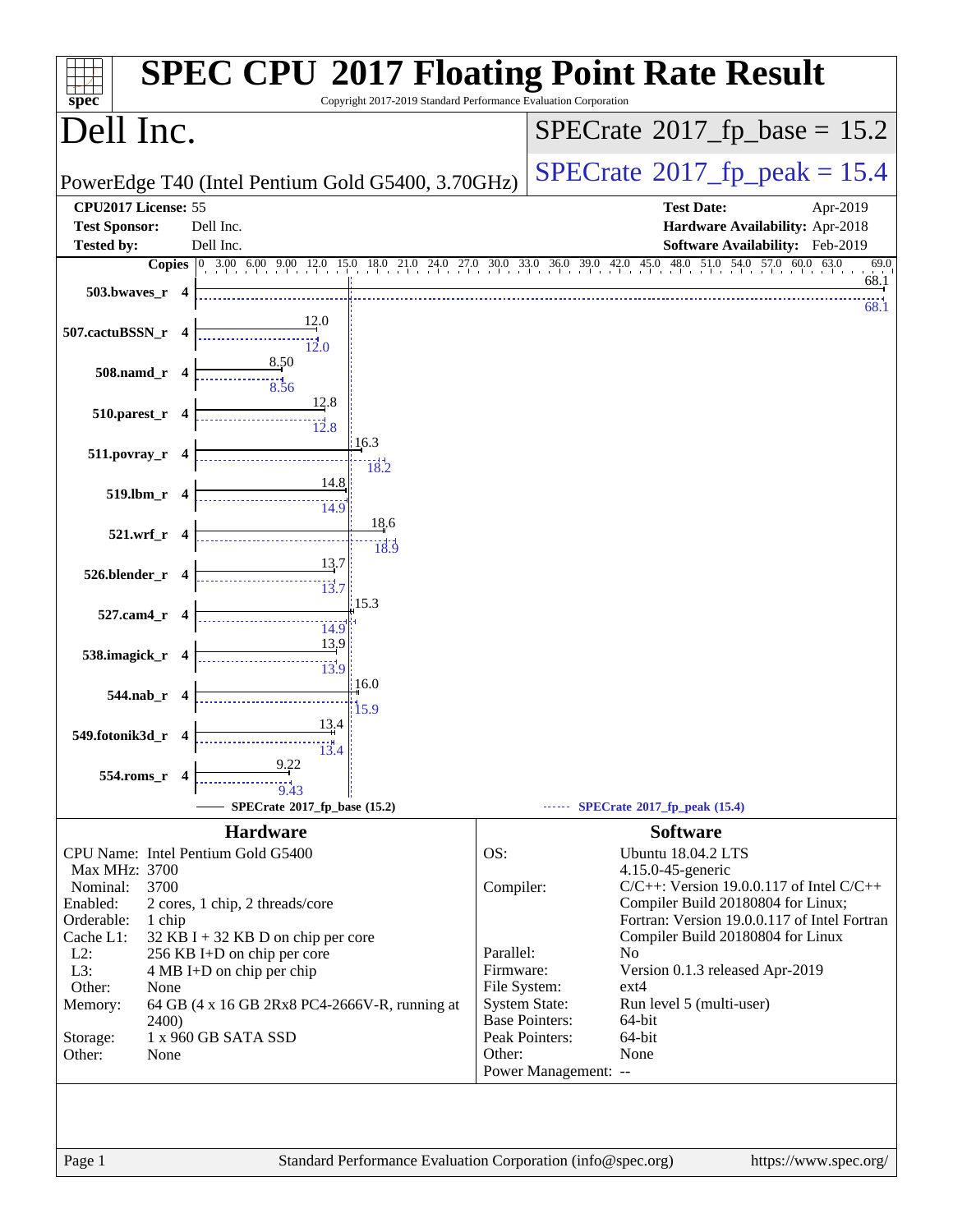| <b>SPEC CPU®2017 Floating Point Rate Result</b>                                    |                                                                   |                |              |                |              |                |       |                          |                |              |                |                                 |                |              |
|------------------------------------------------------------------------------------|-------------------------------------------------------------------|----------------|--------------|----------------|--------------|----------------|-------|--------------------------|----------------|--------------|----------------|---------------------------------|----------------|--------------|
| spec<br>Copyright 2017-2019 Standard Performance Evaluation Corporation            |                                                                   |                |              |                |              |                |       |                          |                |              |                |                                 |                |              |
| Dell Inc.                                                                          |                                                                   |                |              |                |              |                |       |                          |                |              |                | $SPECrate@2017_fp\_base = 15.2$ |                |              |
| $SPECTate@2017fp peak = 15.4$<br>PowerEdge T40 (Intel Pentium Gold G5400, 3.70GHz) |                                                                   |                |              |                |              |                |       |                          |                |              |                |                                 |                |              |
| CPU2017 License: 55<br><b>Test Date:</b><br>Apr-2019                               |                                                                   |                |              |                |              |                |       |                          |                |              |                |                                 |                |              |
| Hardware Availability: Apr-2018<br><b>Test Sponsor:</b><br>Dell Inc.               |                                                                   |                |              |                |              |                |       |                          |                |              |                |                                 |                |              |
|                                                                                    | <b>Tested by:</b><br>Software Availability: Feb-2019<br>Dell Inc. |                |              |                |              |                |       |                          |                |              |                |                                 |                |              |
|                                                                                    | <b>Results Table</b>                                              |                |              |                |              |                |       |                          |                |              |                |                                 |                |              |
|                                                                                    |                                                                   |                |              | <b>Base</b>    |              |                |       |                          |                |              | <b>Peak</b>    |                                 |                |              |
| <b>Benchmark</b>                                                                   | <b>Copies</b>                                                     | <b>Seconds</b> | <b>Ratio</b> | <b>Seconds</b> | <b>Ratio</b> | <b>Seconds</b> | Ratio | <b>Copies</b>            | <b>Seconds</b> | <b>Ratio</b> | <b>Seconds</b> | <b>Ratio</b>                    | <b>Seconds</b> | <b>Ratio</b> |
| 503.bwaves_r                                                                       | 4                                                                 | 589            | 68.1         | 589            | 68.1         |                |       | $\overline{4}$           | 589            | 68.1         | 589            | 68.1                            |                |              |
| 507.cactuBSSN r                                                                    | 4                                                                 | 422            | 12.0         | 423            | 12.0         |                |       | $\overline{4}$           | 418            | 12.1         | 420            | <b>12.0</b>                     |                |              |
| $508$ .namd $r$                                                                    | $\overline{4}$                                                    | 444            | 8.55         | 447            | 8.50         |                |       | 4                        | 440            | 8.63         | 444            | 8.56                            |                |              |
| 510.parest_r                                                                       | 4                                                                 | 819            | 12.8         | 818            | 12.8         |                |       | 4                        | 819            | 12.8         | 819            | 12.8                            |                |              |
| 511.povray_r                                                                       | 4                                                                 | 568            | 16.4         | 572            | 16.3         |                |       | $\overline{\mathcal{A}}$ | 499            | 18.7         | 514            | 18.2                            |                |              |
| 519.lbm r                                                                          | 4                                                                 | 284            | 14.9         | 284            | 14.8         |                |       | 4                        | 282            | 15.0         | 282            | 14.9                            |                |              |
| 521.wrf r                                                                          | 4                                                                 | 480            | 18.7         | 483            | 18.6         |                |       | $\overline{4}$           | 474            | 18.9         | 454            | 19.8                            |                |              |
| 526.blender r                                                                      | 4                                                                 | 445            | 13.7         | 443            | 13.7         |                |       | 4                        | 443            | 13.8         | 444            | 13.7                            |                |              |
| 527.cam4 r                                                                         | 4                                                                 | 449            | 15.6         | 457            | 15.3         |                |       | 4                        | 469            | <b>14.9</b>  | 443            | 15.8                            |                |              |
| 538.imagick_r                                                                      | 4                                                                 | 714            | 13.9         | 715            | 13.9         |                |       | 4                        | 714            | 13.9         | 714            | 13.9                            |                |              |
| 544.nab r                                                                          | 4                                                                 | 418            | 16.1         | 422            | 16.0         |                |       | 4                        | 422            | 15.9         | 422            | 16.0                            |                |              |
| 549.fotonik3d r                                                                    | 4                                                                 | 1132           | 13.8         | 1161           | 13.4         |                |       | 4                        | 1161           | 13.4         | 1141           | 13.7                            |                |              |
| 554.roms r                                                                         | $\overline{4}$                                                    | 683            | 9.31         | 690            | 9.22         |                |       | $\overline{4}$           | 672            | 9.46         | 674            | 9.43                            |                |              |
| $SPECrate^*2017_fp\_base =$<br>15.2                                                |                                                                   |                |              |                |              |                |       |                          |                |              |                |                                 |                |              |

**[SPECrate](http://www.spec.org/auto/cpu2017/Docs/result-fields.html#SPECrate2017fppeak)[2017\\_fp\\_peak =](http://www.spec.org/auto/cpu2017/Docs/result-fields.html#SPECrate2017fppeak) 15.4**

Results appear in the [order in which they were run.](http://www.spec.org/auto/cpu2017/Docs/result-fields.html#RunOrder) Bold underlined text [indicates a median measurement.](http://www.spec.org/auto/cpu2017/Docs/result-fields.html#Median)

#### **[Submit Notes](http://www.spec.org/auto/cpu2017/Docs/result-fields.html#SubmitNotes)**

 The numactl mechanism was used to bind copies to processors. The config file option 'submit' was used to generate numactl commands to bind each copy to a specific processor. For details, please see the config file.

### **[Operating System Notes](http://www.spec.org/auto/cpu2017/Docs/result-fields.html#OperatingSystemNotes)**

Stack size set to unlimited using "ulimit -s unlimited"

#### **[General Notes](http://www.spec.org/auto/cpu2017/Docs/result-fields.html#GeneralNotes)**

Environment variables set by runcpu before the start of the run: LD\_LIBRARY\_PATH = "/home/cpu2017/lib/ia32:/home/cpu2017/lib/intel64:/home/cpu2017/je5.0.1-32:/home/cpu2017/je5.0.1-64"

 Binaries compiled on a system with 1x Intel Core i9-799X CPU + 32GB RAM memory using Redhat Enterprise Linux 7.5 Transparent Huge Pages enabled by default Prior to runcpu invocation Yes: The test sponsor attests, as of date of publication, that CVE-2017-5754 (Meltdown) is mitigated in the system as tested and documented. Yes: The test sponsor attests, as of date of publication, that CVE-2017-5753 (Spectre variant 1) is mitigated in the system as tested and documented. Yes: The test sponsor attests, as of date of publication, that CVE-2017-5715 (Spectre variant 2) is mitigated in the system as tested and documented.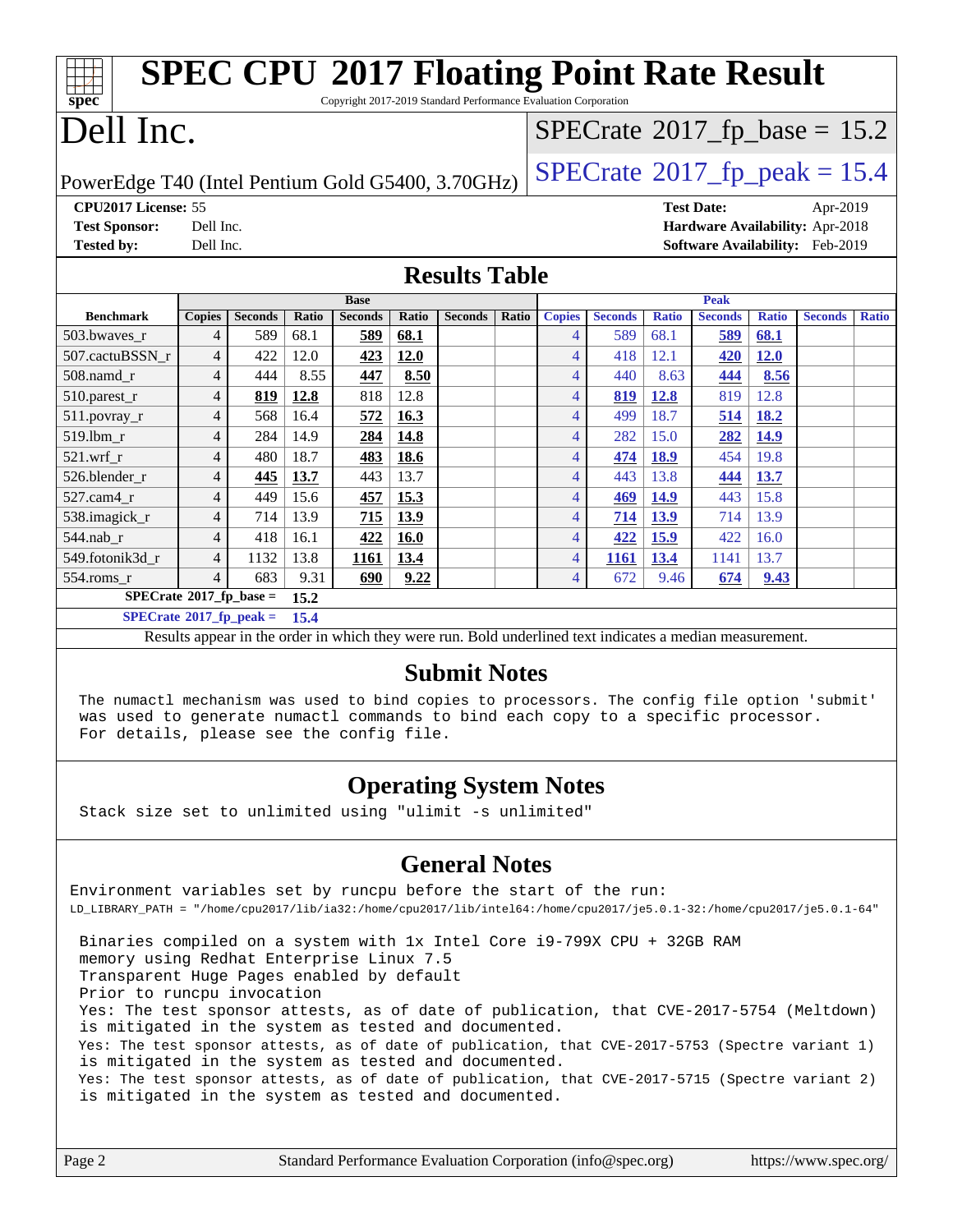| $spec^*$                                                                                                                                                                                                                                                                                                                                                                                                                                                                                                                                                                | Copyright 2017-2019 Standard Performance Evaluation Corporation                                                                                                                                                                                                                                                                                                                                                                                                                                                                                                                                                                                                                                                                                                                                                               | <b>SPEC CPU®2017 Floating Point Rate Result</b>                                                                                    |  |  |  |
|-------------------------------------------------------------------------------------------------------------------------------------------------------------------------------------------------------------------------------------------------------------------------------------------------------------------------------------------------------------------------------------------------------------------------------------------------------------------------------------------------------------------------------------------------------------------------|-------------------------------------------------------------------------------------------------------------------------------------------------------------------------------------------------------------------------------------------------------------------------------------------------------------------------------------------------------------------------------------------------------------------------------------------------------------------------------------------------------------------------------------------------------------------------------------------------------------------------------------------------------------------------------------------------------------------------------------------------------------------------------------------------------------------------------|------------------------------------------------------------------------------------------------------------------------------------|--|--|--|
| Dell Inc.                                                                                                                                                                                                                                                                                                                                                                                                                                                                                                                                                               |                                                                                                                                                                                                                                                                                                                                                                                                                                                                                                                                                                                                                                                                                                                                                                                                                               | $SPECrate^{\circ}2017$ fp base = 15.2                                                                                              |  |  |  |
|                                                                                                                                                                                                                                                                                                                                                                                                                                                                                                                                                                         | PowerEdge T40 (Intel Pentium Gold G5400, 3.70GHz)                                                                                                                                                                                                                                                                                                                                                                                                                                                                                                                                                                                                                                                                                                                                                                             | $SPECrate^{\circ}2017$ _fp_peak = 15.4                                                                                             |  |  |  |
| CPU2017 License: 55<br><b>Test Sponsor:</b><br>Dell Inc.<br><b>Tested by:</b><br>Dell Inc.                                                                                                                                                                                                                                                                                                                                                                                                                                                                              |                                                                                                                                                                                                                                                                                                                                                                                                                                                                                                                                                                                                                                                                                                                                                                                                                               | <b>Test Date:</b><br>Apr-2019<br>Hardware Availability: Apr-2018<br>Software Availability: Feb-2019                                |  |  |  |
| <b>Platform Notes</b>                                                                                                                                                                                                                                                                                                                                                                                                                                                                                                                                                   |                                                                                                                                                                                                                                                                                                                                                                                                                                                                                                                                                                                                                                                                                                                                                                                                                               |                                                                                                                                    |  |  |  |
| BIOS settings:<br>C States set to Autonomous<br>C1E disabled<br>From /proc/cpuinfo<br>1<br>4 "processors"<br>cpu cores : 2<br>siblings : 4<br>physical 0: cores 0 1<br>From lscpu:<br>Architecture:<br>$CPU$ op-mode( $s$ ):<br>Byte Order:<br>CPU(s):<br>Thread(s) per core:<br>$Core(s)$ per socket:<br>Socket(s):<br>NUMA $node(s)$ :<br>Vendor ID:<br>CPU family:<br>Model:<br>Model name:<br>Stepping:<br>CPU MHz:<br>$CPU$ max $MHz:$<br>CPU min MHz:<br>BogoMIPS:<br>Virtualization:<br>L1d cache:<br>Lli cache:<br>L2 cache:<br>L3 cache:<br>NUMA node0 CPU(s): | CPU Performance set to Maximum Performance<br>Sysinfo program /home/cpu2017/bin/sysinfo<br>Rev: r5974 of 2018-05-19 9bcde8f2999c33d61f64985e45859ea9<br>running on intel-sut Wed Apr 24 19:02:02 2019<br>SUT (System Under Test) info as seen by some common utilities.<br>For more information on this section, see<br>https://www.spec.org/cpu2017/Docs/config.html#sysinfo<br>model name : Intel(R) Pentium(R) Gold G5400 CPU @ 3.70GHz<br>"physical id"s (chips)<br>excerpts from /proc/cpuinfo might not be reliable. Use with caution.)<br>x86 64<br>32-bit, 64-bit<br>Little Endian<br>$\Lambda$<br>On-line CPU(s) list: $0-3$<br>2<br>2<br>1<br>1<br>GenuineIntel<br>6<br>158<br>10<br>3701.362<br>3700.0000<br>800.0000<br>7392.00<br>$VT - x$<br>32K<br>32K<br>256K<br>4096K<br>$0 - 3$<br>(Continued on next page) | cores, siblings (Caution: counting these is hw and system dependent. The following<br>Intel(R) Pentium(R) Gold G5400 CPU @ 3.70GHz |  |  |  |
| Page 3                                                                                                                                                                                                                                                                                                                                                                                                                                                                                                                                                                  | Standard Performance Evaluation Corporation (info@spec.org)                                                                                                                                                                                                                                                                                                                                                                                                                                                                                                                                                                                                                                                                                                                                                                   | https://www.spec.org/                                                                                                              |  |  |  |
|                                                                                                                                                                                                                                                                                                                                                                                                                                                                                                                                                                         |                                                                                                                                                                                                                                                                                                                                                                                                                                                                                                                                                                                                                                                                                                                                                                                                                               |                                                                                                                                    |  |  |  |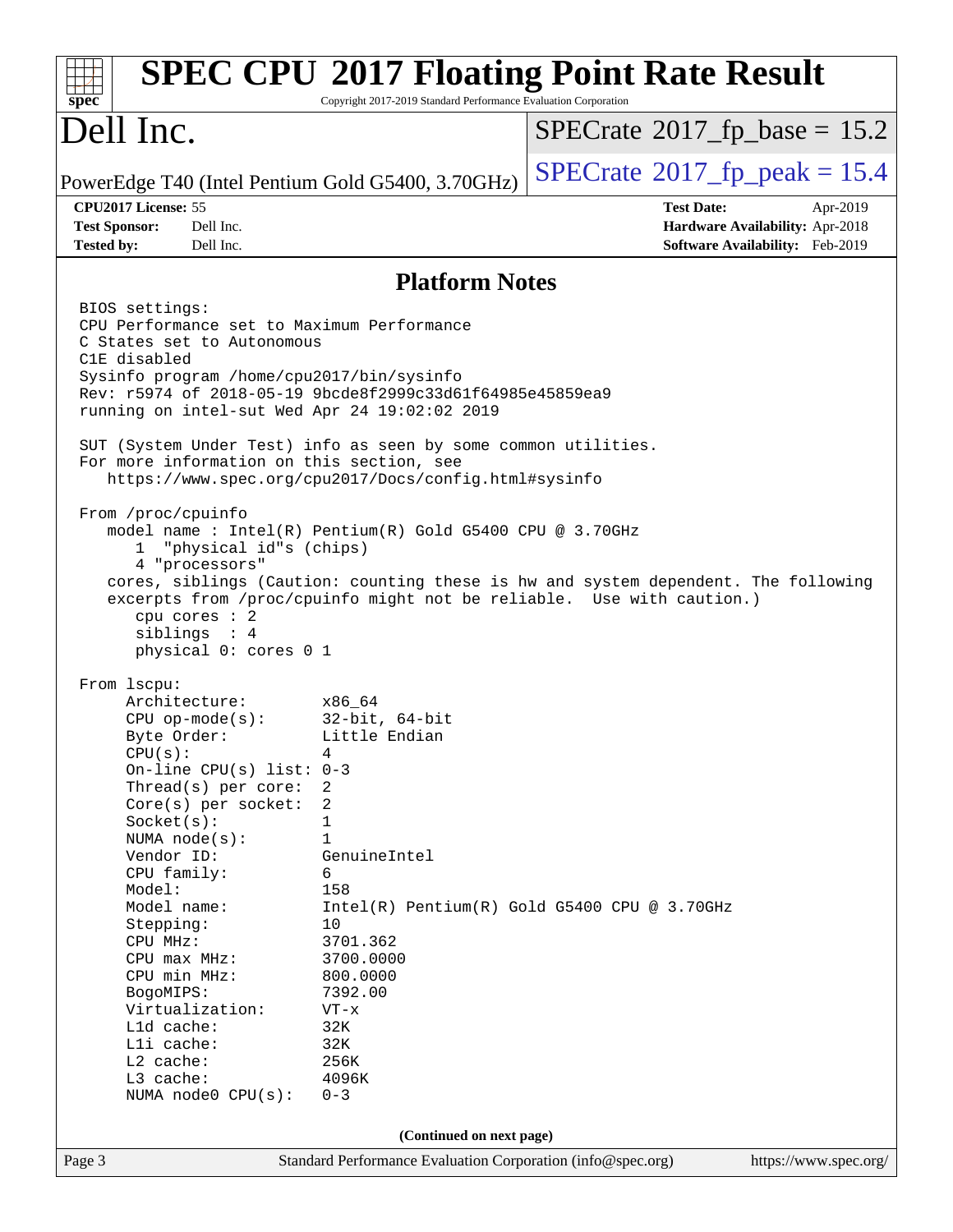| <b>SPEC CPU®2017 Floating Point Rate Result</b><br>Copyright 2017-2019 Standard Performance Evaluation Corporation<br>spec <sup>®</sup>                                                                                                                                                                                                                                                                                                                                                                                                                                                                                                                                                    |                                                               |
|--------------------------------------------------------------------------------------------------------------------------------------------------------------------------------------------------------------------------------------------------------------------------------------------------------------------------------------------------------------------------------------------------------------------------------------------------------------------------------------------------------------------------------------------------------------------------------------------------------------------------------------------------------------------------------------------|---------------------------------------------------------------|
| Dell Inc.                                                                                                                                                                                                                                                                                                                                                                                                                                                                                                                                                                                                                                                                                  | $SPECrate^{\circ}2017$ fp base = 15.2                         |
| PowerEdge T40 (Intel Pentium Gold G5400, 3.70GHz)                                                                                                                                                                                                                                                                                                                                                                                                                                                                                                                                                                                                                                          | $SPECrate$ <sup>®</sup> 2017_fp_peak = 15.4                   |
| CPU2017 License: 55                                                                                                                                                                                                                                                                                                                                                                                                                                                                                                                                                                                                                                                                        | <b>Test Date:</b><br>Apr-2019                                 |
| <b>Test Sponsor:</b><br>Dell Inc.                                                                                                                                                                                                                                                                                                                                                                                                                                                                                                                                                                                                                                                          | Hardware Availability: Apr-2018                               |
| Dell Inc.<br><b>Tested by:</b>                                                                                                                                                                                                                                                                                                                                                                                                                                                                                                                                                                                                                                                             | Software Availability: Feb-2019                               |
| <b>Platform Notes (Continued)</b>                                                                                                                                                                                                                                                                                                                                                                                                                                                                                                                                                                                                                                                          |                                                               |
| Flagg:<br>pat pse36 clflush dts acpi mmx fxsr sse sse2 ss ht tm pbe syscall nx pdpe1gb rdtscp<br>lm constant_tsc art arch_perfmon pebs bts rep_good nopl xtopology nonstop_tsc cpuid<br>aperfmperf tsc_known_freq pni pclmulqdq dtes64 monitor ds_cpl vmx est tm2 ssse3 sdbg<br>cx16 xtpr pdcm pcid sse4_1 sse4_2 x2apic movbe popcnt tsc_deadline_timer aes xsave<br>rdrand lahf_lm abm 3dnowprefetch cpuid_fault epb invpcid_single pti ssbd ibrs ibpb<br>stibp tpr_shadow vnmi flexpriority ept vpid fsgsbase tsc_adjust smep erms invpcid<br>mpx rdseed smap clflushopt intel_pt xsaveopt xsavec xgetbvl xsaves dtherm arat pln<br>pts hwp hwp_notify hwp_act_window hwp_epp flush_lld | fpu vme de pse tsc msr pae mce cx8 apic sep mtrr pge mca cmov |
| /proc/cpuinfo cache data<br>cache size : 4096 KB                                                                                                                                                                                                                                                                                                                                                                                                                                                                                                                                                                                                                                           |                                                               |
| From numactl --hardware WARNING: a numactl 'node' might or might not correspond to a<br>physical chip.<br>available: 1 nodes (0)<br>node 0 cpus: 0 1 2 3<br>node 0 size: 64256 MB<br>node 0 free: 55625 MB<br>node distances:<br>node<br>0<br>0:<br>10                                                                                                                                                                                                                                                                                                                                                                                                                                     |                                                               |
| From /proc/meminfo<br>MemTotal:<br>65798712 kB<br>HugePages_Total:<br>0<br>Hugepagesize: 2048 kB                                                                                                                                                                                                                                                                                                                                                                                                                                                                                                                                                                                           |                                                               |
| /usr/bin/lsb_release -d<br>Ubuntu 18.04.2 LTS                                                                                                                                                                                                                                                                                                                                                                                                                                                                                                                                                                                                                                              |                                                               |
| From /etc/*release* /etc/*version*<br>debian version: buster/sid<br>os-release:<br>NAME="Ubuntu"<br>VERSION="18.04.2 LTS (Bionic Beaver)"<br>ID=ubuntu<br>ID LIKE=debian<br>PRETTY_NAME="Ubuntu 18.04.2 LTS"<br>VERSION_ID="18.04"<br>HOME_URL="https://www.ubuntu.com/"<br>SUPPORT_URL="https://help.ubuntu.com/"<br>uname $-a$ :<br>Linux intel-sut 4.15.0-45-generic #48-Ubuntu SMP Tue Jan 29 16:28:13 UTC 2019 x86_64<br>x86_64 x86_64 GNU/Linux                                                                                                                                                                                                                                      |                                                               |
| (Continued on next page)                                                                                                                                                                                                                                                                                                                                                                                                                                                                                                                                                                                                                                                                   |                                                               |
| Standard Performance Evaluation Corporation (info@spec.org)<br>Page 4                                                                                                                                                                                                                                                                                                                                                                                                                                                                                                                                                                                                                      | https://www.spec.org/                                         |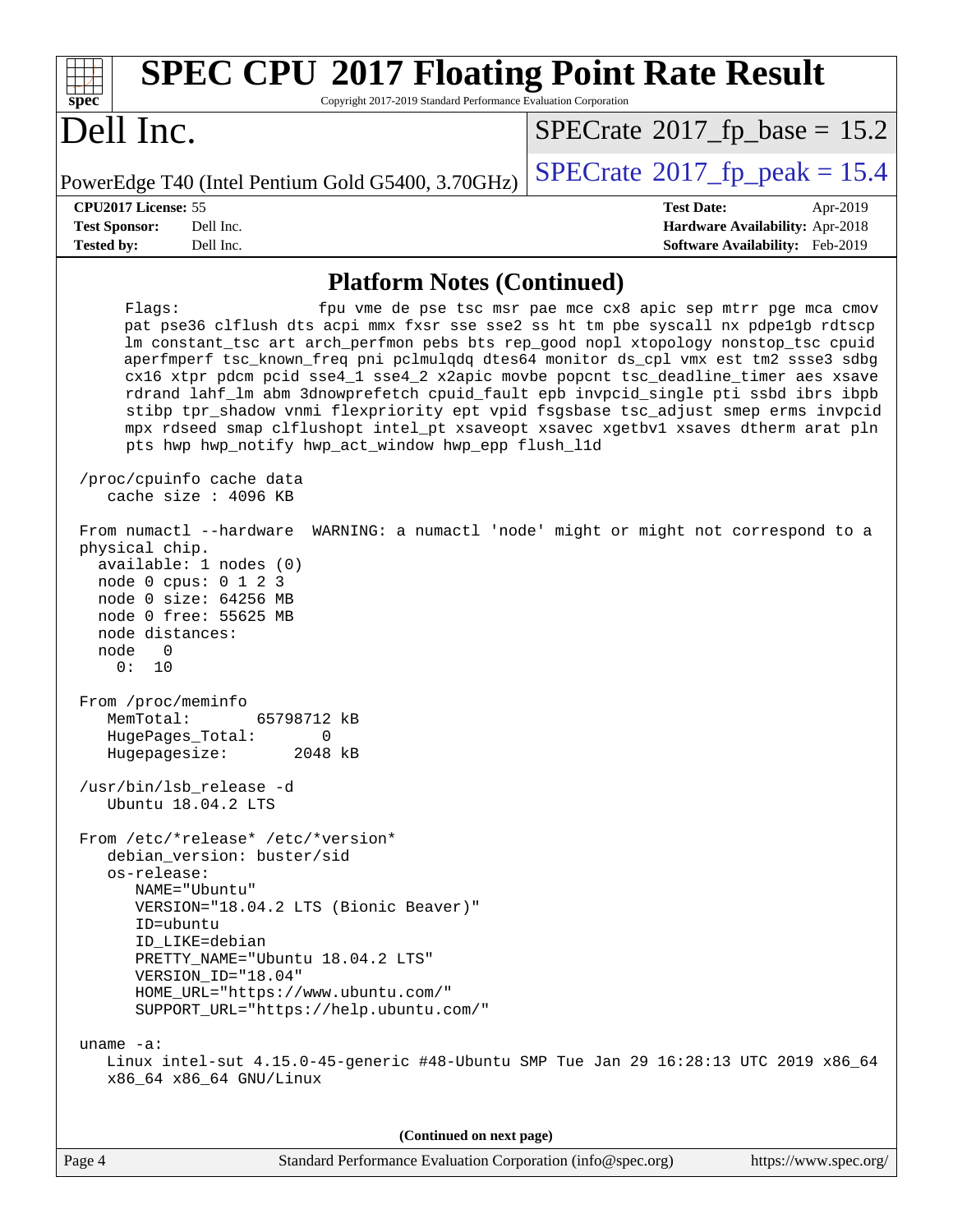| <b>SPEC CPU®2017 Floating Point Rate Result</b><br>Copyright 2017-2019 Standard Performance Evaluation Corporation<br>spec <sup>®</sup>                                                                                                                                                                                                                                                                                                                                                                      |                                                                                                     |  |  |  |  |  |
|--------------------------------------------------------------------------------------------------------------------------------------------------------------------------------------------------------------------------------------------------------------------------------------------------------------------------------------------------------------------------------------------------------------------------------------------------------------------------------------------------------------|-----------------------------------------------------------------------------------------------------|--|--|--|--|--|
| Dell Inc.                                                                                                                                                                                                                                                                                                                                                                                                                                                                                                    | $SPECrate^{\circ}2017$ fp base = 15.2                                                               |  |  |  |  |  |
| PowerEdge T40 (Intel Pentium Gold G5400, 3.70GHz)                                                                                                                                                                                                                                                                                                                                                                                                                                                            | $SPECrate^{\circ}2017$ _fp_peak = 15.4                                                              |  |  |  |  |  |
| <b>CPU2017 License: 55</b><br><b>Test Sponsor:</b><br>Dell Inc.<br><b>Tested by:</b><br>Dell Inc.                                                                                                                                                                                                                                                                                                                                                                                                            | <b>Test Date:</b><br>Apr-2019<br>Hardware Availability: Apr-2018<br>Software Availability: Feb-2019 |  |  |  |  |  |
| <b>Platform Notes (Continued)</b>                                                                                                                                                                                                                                                                                                                                                                                                                                                                            |                                                                                                     |  |  |  |  |  |
| Kernel self-reported vulnerability status:                                                                                                                                                                                                                                                                                                                                                                                                                                                                   |                                                                                                     |  |  |  |  |  |
| CVE-2017-5754 (Meltdown):<br>Mitigation: PTI<br>CVE-2017-5753 (Spectre variant 1): Mitigation: __user pointer sanitization<br>CVE-2017-5715 (Spectre variant 2): Mitigation: Full generic retpoline, IBPB, IBRS_FW                                                                                                                                                                                                                                                                                           |                                                                                                     |  |  |  |  |  |
| run-level 5 Apr 24 13:22                                                                                                                                                                                                                                                                                                                                                                                                                                                                                     |                                                                                                     |  |  |  |  |  |
| SPEC is set to: /home/cpu2017<br>Type Size Used Avail Use% Mounted on<br>Filesystem<br>/dev/sda2<br>ext4 439G<br>26G 391G<br>$7\frac{6}{6}$ /                                                                                                                                                                                                                                                                                                                                                                |                                                                                                     |  |  |  |  |  |
| Additional information from dmidecode follows. WARNING: Use caution when you interpret<br>this section. The 'dmidecode' program reads system data which is "intended to allow<br>hardware to be accurately determined", but the intent may not be met, as there are<br>frequent changes to hardware, firmware, and the "DMTF SMBIOS" standard.<br>BIOS Dell Inc. 0.1.3 04/22/2019<br>Memory:<br>4x 80CE000080CE M391A2K43BB1-CTD 16 GB 2 rank 2666, configured at 2400<br>(End of data from sysinfo program) |                                                                                                     |  |  |  |  |  |
| <b>Compiler Version Notes</b>                                                                                                                                                                                                                                                                                                                                                                                                                                                                                |                                                                                                     |  |  |  |  |  |
| 519.1bm_r(base, peak) 538.imagick_r(base, peak)<br>C<br>544.nab_r(base, peak)                                                                                                                                                                                                                                                                                                                                                                                                                                |                                                                                                     |  |  |  |  |  |
| Intel(R) C Intel(R) 64 Compiler for applications running on Intel(R) 64,<br>Version 19.0.0.117 Build 20180804<br>Copyright (C) 1985-2018 Intel Corporation. All rights reserved.                                                                                                                                                                                                                                                                                                                             |                                                                                                     |  |  |  |  |  |
| 508.namd_r(base, peak) 510.parest_r(base, peak)<br>$C++$                                                                                                                                                                                                                                                                                                                                                                                                                                                     |                                                                                                     |  |  |  |  |  |
| Intel(R) $C++$ Intel(R) 64 Compiler for applications running on Intel(R) 64,<br>Version 19.0.0.117 Build 20180804                                                                                                                                                                                                                                                                                                                                                                                            |                                                                                                     |  |  |  |  |  |
| Copyright (C) 1985-2018 Intel Corporation. All rights reserved.<br>--------------------------                                                                                                                                                                                                                                                                                                                                                                                                                |                                                                                                     |  |  |  |  |  |
| 511.povray_r(base, peak) 526.blender_r(base, peak)<br>$C++$ , $C$<br>Intel(R) $C++$ Intel(R) 64 Compiler for applications running on Intel(R) 64,                                                                                                                                                                                                                                                                                                                                                            |                                                                                                     |  |  |  |  |  |
| Version 19.0.0.117 Build 20180804                                                                                                                                                                                                                                                                                                                                                                                                                                                                            |                                                                                                     |  |  |  |  |  |
| (Continued on next page)                                                                                                                                                                                                                                                                                                                                                                                                                                                                                     |                                                                                                     |  |  |  |  |  |
| Page 5<br>Standard Performance Evaluation Corporation (info@spec.org)                                                                                                                                                                                                                                                                                                                                                                                                                                        | https://www.spec.org/                                                                               |  |  |  |  |  |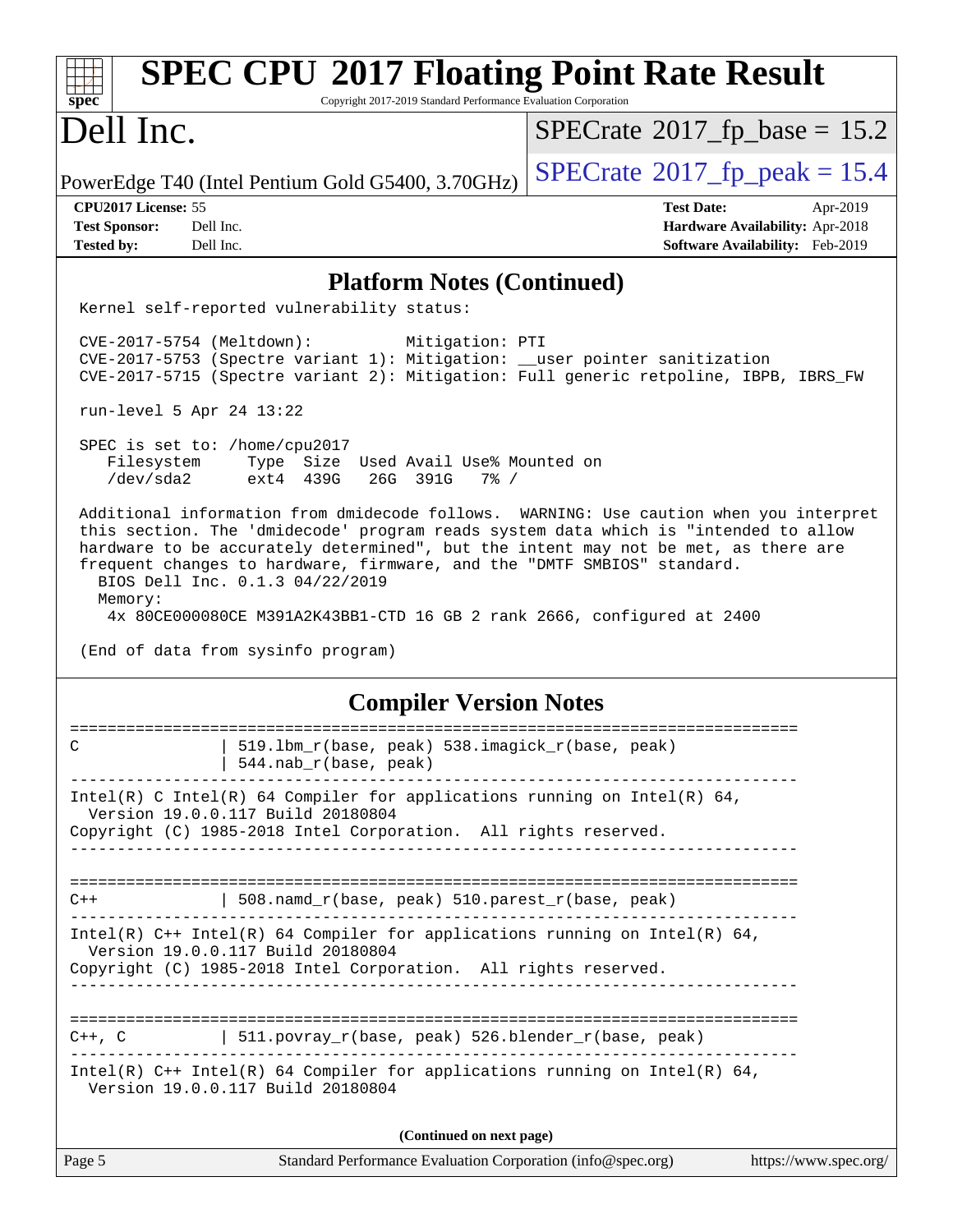| $spec^*$<br>Dell Inc.                                                                      | Copyright 2017-2019 Standard Performance Evaluation Corporation                                                                                                                                                                                                                                                                                                                                                                                                                      | $SPECrate^{\circ}2017$ fp base = 15.2                                                   |          |
|--------------------------------------------------------------------------------------------|--------------------------------------------------------------------------------------------------------------------------------------------------------------------------------------------------------------------------------------------------------------------------------------------------------------------------------------------------------------------------------------------------------------------------------------------------------------------------------------|-----------------------------------------------------------------------------------------|----------|
|                                                                                            | PowerEdge T40 (Intel Pentium Gold G5400, 3.70GHz)                                                                                                                                                                                                                                                                                                                                                                                                                                    | $SPECrate^{\circ}2017$ fp peak = 15.4                                                   |          |
| CPU2017 License: 55<br><b>Test Sponsor:</b><br>Dell Inc.<br><b>Tested by:</b><br>Dell Inc. |                                                                                                                                                                                                                                                                                                                                                                                                                                                                                      | <b>Test Date:</b><br>Hardware Availability: Apr-2018<br>Software Availability: Feb-2019 | Apr-2019 |
|                                                                                            | <b>Compiler Version Notes (Continued)</b>                                                                                                                                                                                                                                                                                                                                                                                                                                            |                                                                                         |          |
|                                                                                            | Copyright (C) 1985-2018 Intel Corporation. All rights reserved.<br>Intel(R) C Intel(R) 64 Compiler for applications running on Intel(R) 64,<br>Version 19.0.0.117 Build 20180804<br>Copyright (C) 1985-2018 Intel Corporation. All rights reserved.                                                                                                                                                                                                                                  |                                                                                         |          |
|                                                                                            | $C++$ , C, Fortran   507.cactuBSSN_r(base, peak)                                                                                                                                                                                                                                                                                                                                                                                                                                     |                                                                                         |          |
|                                                                                            |                                                                                                                                                                                                                                                                                                                                                                                                                                                                                      |                                                                                         |          |
|                                                                                            | Version 19.0.0.117 Build 20180804<br>Copyright (C) 1985-2018 Intel Corporation. All rights reserved.<br>Intel(R) C Intel(R) 64 Compiler for applications running on Intel(R) 64,<br>Version 19.0.0.117 Build 20180804<br>Copyright (C) 1985-2018 Intel Corporation. All rights reserved.<br>$Intel(R)$ Fortran Intel(R) 64 Compiler for applications running on Intel(R)<br>64, Version 19.0.0.117 Build 20180804<br>Copyright (C) 1985-2018 Intel Corporation. All rights reserved. | Intel(R) $C++$ Intel(R) 64 Compiler for applications running on Intel(R) 64,            |          |
| Fortran                                                                                    | 503.bwaves_r(base, peak) 549.fotonik3d_r(base, peak)<br>554.roms_r(base, peak)                                                                                                                                                                                                                                                                                                                                                                                                       |                                                                                         |          |
|                                                                                            | $Intel(R)$ Fortran Intel(R) 64 Compiler for applications running on Intel(R)<br>64, Version 19.0.0.117 Build 20180804<br>Copyright (C) 1985-2018 Intel Corporation. All rights reserved.                                                                                                                                                                                                                                                                                             |                                                                                         |          |
|                                                                                            | Fortran, $C$   521.wrf_r(base, peak) 527.cam4_r(base, peak)                                                                                                                                                                                                                                                                                                                                                                                                                          |                                                                                         |          |

### **[Base Compiler Invocation](http://www.spec.org/auto/cpu2017/Docs/result-fields.html#BaseCompilerInvocation)**

[C benchmarks](http://www.spec.org/auto/cpu2017/Docs/result-fields.html#Cbenchmarks): [icc -m64 -std=c11](http://www.spec.org/cpu2017/results/res2019q3/cpu2017-20190831-17328.flags.html#user_CCbase_intel_icc_64bit_c11_33ee0cdaae7deeeab2a9725423ba97205ce30f63b9926c2519791662299b76a0318f32ddfffdc46587804de3178b4f9328c46fa7c2b0cd779d7a61945c91cd35)

**(Continued on next page)**

Page 6 Standard Performance Evaluation Corporation [\(info@spec.org\)](mailto:info@spec.org) <https://www.spec.org/>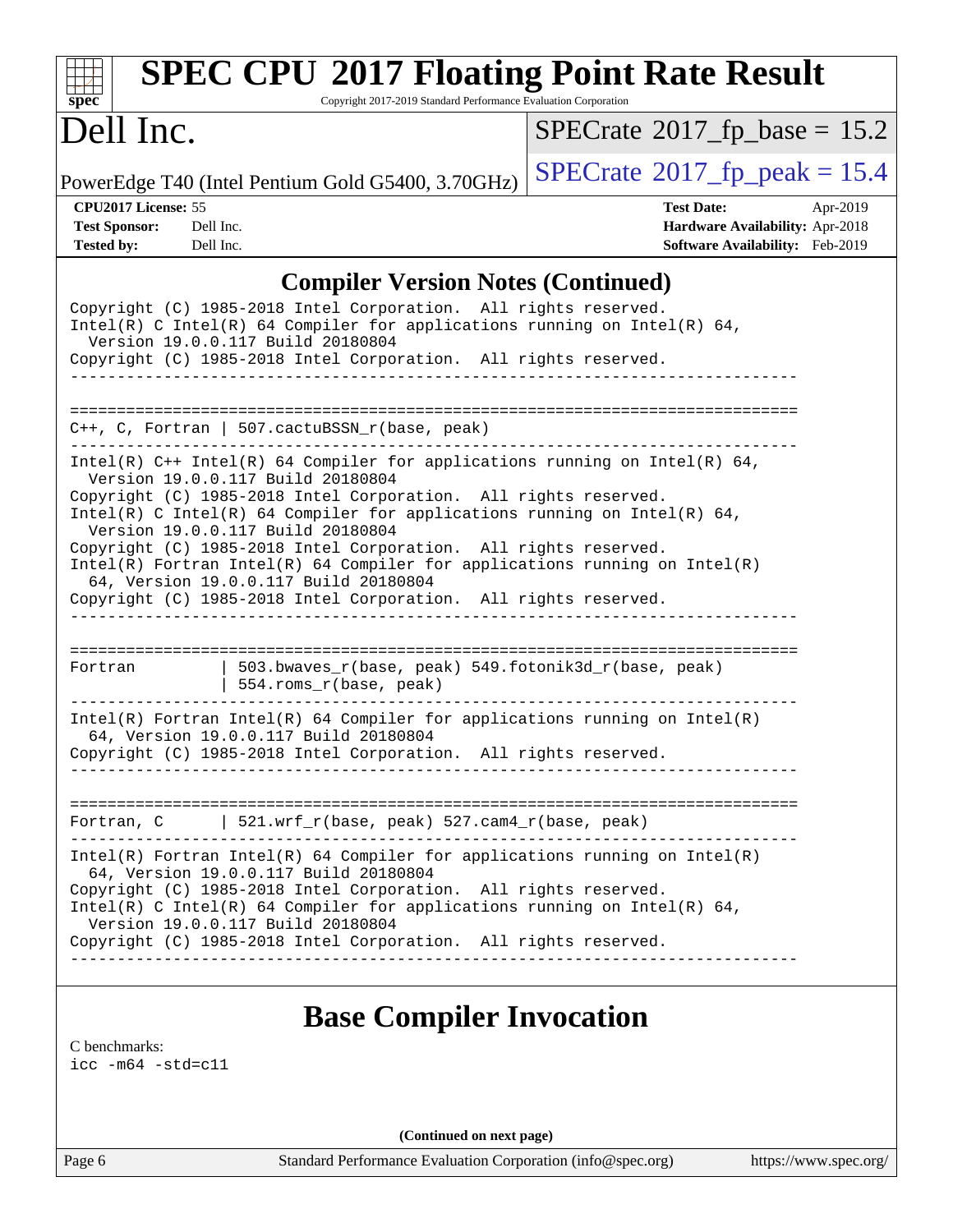| <b>SPEC CPU®2017 Floating Point Rate Result</b><br>Copyright 2017-2019 Standard Performance Evaluation Corporation<br>spec <sup>®</sup>                                                                                                                                                                                                                                                                                                                           |                                                                                                     |
|-------------------------------------------------------------------------------------------------------------------------------------------------------------------------------------------------------------------------------------------------------------------------------------------------------------------------------------------------------------------------------------------------------------------------------------------------------------------|-----------------------------------------------------------------------------------------------------|
| Dell Inc.                                                                                                                                                                                                                                                                                                                                                                                                                                                         | $SPECrate^{\circ}2017$ [p_base = 15.2                                                               |
| PowerEdge T40 (Intel Pentium Gold G5400, 3.70GHz)                                                                                                                                                                                                                                                                                                                                                                                                                 | $SPECrate^{\circ}2017$ _fp_peak = 15.4                                                              |
| CPU2017 License: 55<br><b>Test Sponsor:</b><br>Dell Inc.<br><b>Tested by:</b><br>Dell Inc.                                                                                                                                                                                                                                                                                                                                                                        | <b>Test Date:</b><br>Apr-2019<br>Hardware Availability: Apr-2018<br>Software Availability: Feb-2019 |
| <b>Base Compiler Invocation (Continued)</b>                                                                                                                                                                                                                                                                                                                                                                                                                       |                                                                                                     |
| $C_{++}$ benchmarks:<br>icpc -m64                                                                                                                                                                                                                                                                                                                                                                                                                                 |                                                                                                     |
| Fortran benchmarks:<br>ifort -m64                                                                                                                                                                                                                                                                                                                                                                                                                                 |                                                                                                     |
| Benchmarks using both Fortran and C:<br>ifort -m64 icc -m64 -std=c11                                                                                                                                                                                                                                                                                                                                                                                              |                                                                                                     |
| Benchmarks using both C and C++:<br>icpc -m64 icc -m64 -std=c11                                                                                                                                                                                                                                                                                                                                                                                                   |                                                                                                     |
| Benchmarks using Fortran, C, and C++:<br>icpc -m64 icc -m64 -std=c11 ifort -m64                                                                                                                                                                                                                                                                                                                                                                                   |                                                                                                     |
| <b>Base Portability Flags</b>                                                                                                                                                                                                                                                                                                                                                                                                                                     |                                                                                                     |
| 503.bwaves_r: -DSPEC_LP64<br>507.cactuBSSN_r: -DSPEC_LP64<br>508.namd_r: -DSPEC LP64<br>510.parest_r: -DSPEC_LP64<br>511.povray_r: -DSPEC_LP64<br>519.lbm_r: -DSPEC_LP64<br>521.wrf_r: -DSPEC LP64 -DSPEC CASE FLAG -convert big endian<br>526.blender_r: -DSPEC_LP64 -DSPEC_LINUX -funsigned-char<br>527.cam4_r: -DSPEC_LP64 -DSPEC_CASE_FLAG<br>538.imagick_r: -DSPEC_LP64<br>544.nab_r: -DSPEC_LP64<br>549.fotonik3d_r: -DSPEC_LP64<br>554.roms_r: -DSPEC_LP64 |                                                                                                     |
| <b>Base Optimization Flags</b><br>C benchmarks:                                                                                                                                                                                                                                                                                                                                                                                                                   |                                                                                                     |
| -xSSE4.2 -ipo -03 -no-prec-div -qopt-prefetch -ffinite-math-only<br>-qopt-mem-layout-trans=3                                                                                                                                                                                                                                                                                                                                                                      |                                                                                                     |
| $C++$ benchmarks:<br>-xSSE4.2 -ipo -03 -no-prec-div -qopt-prefetch -ffinite-math-only<br>-qopt-mem-layout-trans=3                                                                                                                                                                                                                                                                                                                                                 |                                                                                                     |
| (Continued on next page)                                                                                                                                                                                                                                                                                                                                                                                                                                          |                                                                                                     |
| Page 7<br>Standard Performance Evaluation Corporation (info@spec.org)                                                                                                                                                                                                                                                                                                                                                                                             | https://www.spec.org/                                                                               |
|                                                                                                                                                                                                                                                                                                                                                                                                                                                                   |                                                                                                     |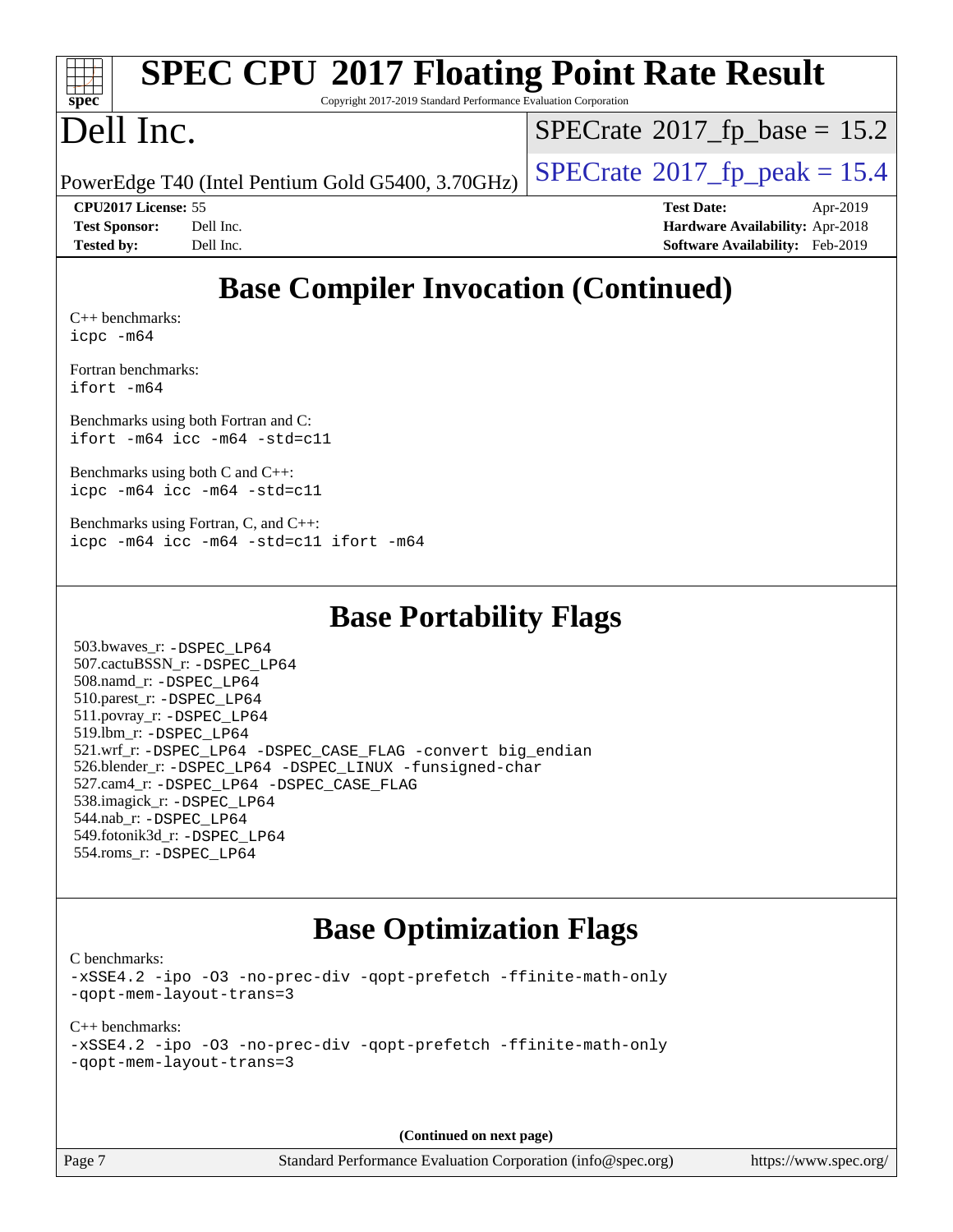

# **[SPEC CPU](http://www.spec.org/auto/cpu2017/Docs/result-fields.html#SPECCPU2017FloatingPointRateResult)[2017 Floating Point Rate Result](http://www.spec.org/auto/cpu2017/Docs/result-fields.html#SPECCPU2017FloatingPointRateResult)**

Copyright 2017-2019 Standard Performance Evaluation Corporation

## Dell Inc.

 $SPECTate@2017_fp\_base = 15.2$ 

PowerEdge T40 (Intel Pentium Gold G5400, 3.70GHz)  $\left|$  [SPECrate](http://www.spec.org/auto/cpu2017/Docs/result-fields.html#SPECrate2017fppeak)<sup>®</sup>[2017\\_fp\\_peak = 1](http://www.spec.org/auto/cpu2017/Docs/result-fields.html#SPECrate2017fppeak)5.4

**[CPU2017 License:](http://www.spec.org/auto/cpu2017/Docs/result-fields.html#CPU2017License)** 55 **[Test Date:](http://www.spec.org/auto/cpu2017/Docs/result-fields.html#TestDate)** Apr-2019 **[Test Sponsor:](http://www.spec.org/auto/cpu2017/Docs/result-fields.html#TestSponsor)** Dell Inc. **[Hardware Availability:](http://www.spec.org/auto/cpu2017/Docs/result-fields.html#HardwareAvailability)** Apr-2018 **[Tested by:](http://www.spec.org/auto/cpu2017/Docs/result-fields.html#Testedby)** Dell Inc. **[Software Availability:](http://www.spec.org/auto/cpu2017/Docs/result-fields.html#SoftwareAvailability)** Feb-2019

## **[Base Optimization Flags \(Continued\)](http://www.spec.org/auto/cpu2017/Docs/result-fields.html#BaseOptimizationFlags)**

[Fortran benchmarks](http://www.spec.org/auto/cpu2017/Docs/result-fields.html#Fortranbenchmarks):

```
-xSSE4.2 -ipo -O3 -no-prec-div -qopt-prefetch -ffinite-math-only
-qopt-mem-layout-trans=3 -auto -nostandard-realloc-lhs
-align array32byte
Benchmarks using both Fortran and C: 
-xSSE4.2 -ipo -O3 -no-prec-div -qopt-prefetch -ffinite-math-only
-qopt-mem-layout-trans=3 -auto -nostandard-realloc-lhs
-align array32byte
Benchmarks using both C and C++: 
-xSSE4.2 -ipo -O3 -no-prec-div -qopt-prefetch -ffinite-math-only
-qopt-mem-layout-trans=3
Benchmarks using Fortran, C, and C++: 
-xSSE4.2 -ipo -O3 -no-prec-div -qopt-prefetch -ffinite-math-only
-qopt-mem-layout-trans=3 -auto -nostandard-realloc-lhs
-align array32byte
```
### **[Peak Compiler Invocation](http://www.spec.org/auto/cpu2017/Docs/result-fields.html#PeakCompilerInvocation)**

[C benchmarks](http://www.spec.org/auto/cpu2017/Docs/result-fields.html#Cbenchmarks): [icc -m64 -std=c11](http://www.spec.org/cpu2017/results/res2019q3/cpu2017-20190831-17328.flags.html#user_CCpeak_intel_icc_64bit_c11_33ee0cdaae7deeeab2a9725423ba97205ce30f63b9926c2519791662299b76a0318f32ddfffdc46587804de3178b4f9328c46fa7c2b0cd779d7a61945c91cd35)

[C++ benchmarks:](http://www.spec.org/auto/cpu2017/Docs/result-fields.html#CXXbenchmarks) [icpc -m64](http://www.spec.org/cpu2017/results/res2019q3/cpu2017-20190831-17328.flags.html#user_CXXpeak_intel_icpc_64bit_4ecb2543ae3f1412ef961e0650ca070fec7b7afdcd6ed48761b84423119d1bf6bdf5cad15b44d48e7256388bc77273b966e5eb805aefd121eb22e9299b2ec9d9)

[Fortran benchmarks](http://www.spec.org/auto/cpu2017/Docs/result-fields.html#Fortranbenchmarks): [ifort -m64](http://www.spec.org/cpu2017/results/res2019q3/cpu2017-20190831-17328.flags.html#user_FCpeak_intel_ifort_64bit_24f2bb282fbaeffd6157abe4f878425411749daecae9a33200eee2bee2fe76f3b89351d69a8130dd5949958ce389cf37ff59a95e7a40d588e8d3a57e0c3fd751)

[Benchmarks using both Fortran and C](http://www.spec.org/auto/cpu2017/Docs/result-fields.html#BenchmarksusingbothFortranandC): [ifort -m64](http://www.spec.org/cpu2017/results/res2019q3/cpu2017-20190831-17328.flags.html#user_CC_FCpeak_intel_ifort_64bit_24f2bb282fbaeffd6157abe4f878425411749daecae9a33200eee2bee2fe76f3b89351d69a8130dd5949958ce389cf37ff59a95e7a40d588e8d3a57e0c3fd751) [icc -m64 -std=c11](http://www.spec.org/cpu2017/results/res2019q3/cpu2017-20190831-17328.flags.html#user_CC_FCpeak_intel_icc_64bit_c11_33ee0cdaae7deeeab2a9725423ba97205ce30f63b9926c2519791662299b76a0318f32ddfffdc46587804de3178b4f9328c46fa7c2b0cd779d7a61945c91cd35)

[Benchmarks using both C and C++](http://www.spec.org/auto/cpu2017/Docs/result-fields.html#BenchmarksusingbothCandCXX): [icpc -m64](http://www.spec.org/cpu2017/results/res2019q3/cpu2017-20190831-17328.flags.html#user_CC_CXXpeak_intel_icpc_64bit_4ecb2543ae3f1412ef961e0650ca070fec7b7afdcd6ed48761b84423119d1bf6bdf5cad15b44d48e7256388bc77273b966e5eb805aefd121eb22e9299b2ec9d9) [icc -m64 -std=c11](http://www.spec.org/cpu2017/results/res2019q3/cpu2017-20190831-17328.flags.html#user_CC_CXXpeak_intel_icc_64bit_c11_33ee0cdaae7deeeab2a9725423ba97205ce30f63b9926c2519791662299b76a0318f32ddfffdc46587804de3178b4f9328c46fa7c2b0cd779d7a61945c91cd35)

[Benchmarks using Fortran, C, and C++:](http://www.spec.org/auto/cpu2017/Docs/result-fields.html#BenchmarksusingFortranCandCXX) [icpc -m64](http://www.spec.org/cpu2017/results/res2019q3/cpu2017-20190831-17328.flags.html#user_CC_CXX_FCpeak_intel_icpc_64bit_4ecb2543ae3f1412ef961e0650ca070fec7b7afdcd6ed48761b84423119d1bf6bdf5cad15b44d48e7256388bc77273b966e5eb805aefd121eb22e9299b2ec9d9) [icc -m64 -std=c11](http://www.spec.org/cpu2017/results/res2019q3/cpu2017-20190831-17328.flags.html#user_CC_CXX_FCpeak_intel_icc_64bit_c11_33ee0cdaae7deeeab2a9725423ba97205ce30f63b9926c2519791662299b76a0318f32ddfffdc46587804de3178b4f9328c46fa7c2b0cd779d7a61945c91cd35) [ifort -m64](http://www.spec.org/cpu2017/results/res2019q3/cpu2017-20190831-17328.flags.html#user_CC_CXX_FCpeak_intel_ifort_64bit_24f2bb282fbaeffd6157abe4f878425411749daecae9a33200eee2bee2fe76f3b89351d69a8130dd5949958ce389cf37ff59a95e7a40d588e8d3a57e0c3fd751)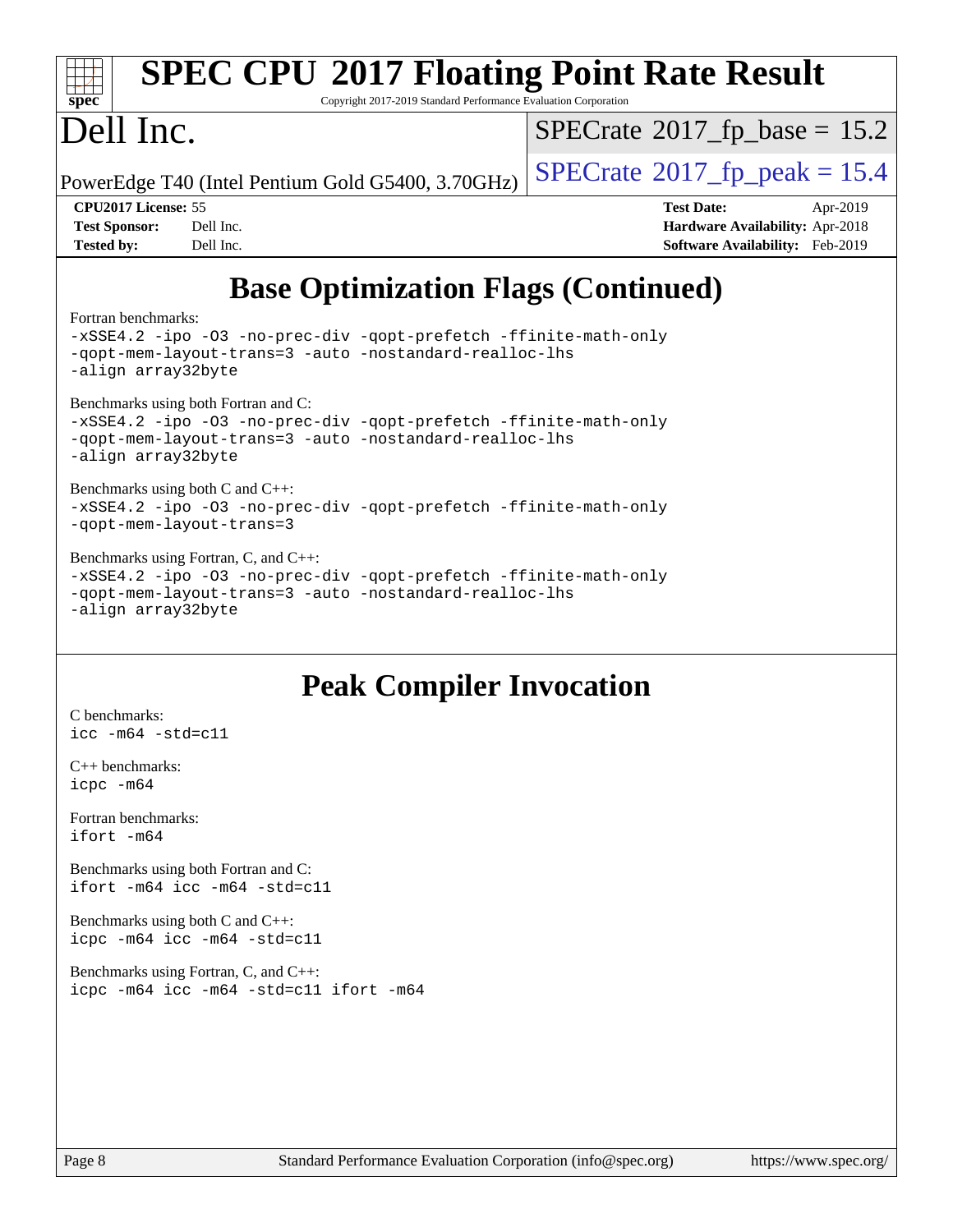#### **[SPEC CPU](http://www.spec.org/auto/cpu2017/Docs/result-fields.html#SPECCPU2017FloatingPointRateResult)[2017 Floating Point Rate Result](http://www.spec.org/auto/cpu2017/Docs/result-fields.html#SPECCPU2017FloatingPointRateResult)** H F **[spec](http://www.spec.org/)** Copyright 2017-2019 Standard Performance Evaluation Corporation Dell Inc.  $SPECTate@2017_fp\_base = 15.2$ PowerEdge T40 (Intel Pentium Gold G5400, 3.70GHz)  $\left|$  [SPECrate](http://www.spec.org/auto/cpu2017/Docs/result-fields.html#SPECrate2017fppeak)<sup>®</sup>[2017\\_fp\\_peak = 1](http://www.spec.org/auto/cpu2017/Docs/result-fields.html#SPECrate2017fppeak)5.4 **[CPU2017 License:](http://www.spec.org/auto/cpu2017/Docs/result-fields.html#CPU2017License)** 55 **[Test Date:](http://www.spec.org/auto/cpu2017/Docs/result-fields.html#TestDate)** Apr-2019 **[Test Sponsor:](http://www.spec.org/auto/cpu2017/Docs/result-fields.html#TestSponsor)** Dell Inc. **[Hardware Availability:](http://www.spec.org/auto/cpu2017/Docs/result-fields.html#HardwareAvailability)** Apr-2018 **[Tested by:](http://www.spec.org/auto/cpu2017/Docs/result-fields.html#Testedby)** Dell Inc. **[Software Availability:](http://www.spec.org/auto/cpu2017/Docs/result-fields.html#SoftwareAvailability)** Feb-2019 **[Peak Portability Flags](http://www.spec.org/auto/cpu2017/Docs/result-fields.html#PeakPortabilityFlags)** Same as Base Portability Flags **[Peak Optimization Flags](http://www.spec.org/auto/cpu2017/Docs/result-fields.html#PeakOptimizationFlags)** [C benchmarks](http://www.spec.org/auto/cpu2017/Docs/result-fields.html#Cbenchmarks): 519.lbm\_r: [-prof-gen](http://www.spec.org/cpu2017/results/res2019q3/cpu2017-20190831-17328.flags.html#user_peakPASS1_CFLAGSPASS1_LDFLAGS519_lbm_r_prof_gen_5aa4926d6013ddb2a31985c654b3eb18169fc0c6952a63635c234f711e6e63dd76e94ad52365559451ec499a2cdb89e4dc58ba4c67ef54ca681ffbe1461d6b36)(pass 1) [-prof-use](http://www.spec.org/cpu2017/results/res2019q3/cpu2017-20190831-17328.flags.html#user_peakPASS2_CFLAGSPASS2_LDFLAGS519_lbm_r_prof_use_1a21ceae95f36a2b53c25747139a6c16ca95bd9def2a207b4f0849963b97e94f5260e30a0c64f4bb623698870e679ca08317ef8150905d41bd88c6f78df73f19)(pass 2) [-ipo](http://www.spec.org/cpu2017/results/res2019q3/cpu2017-20190831-17328.flags.html#user_peakPASS1_COPTIMIZEPASS2_COPTIMIZE519_lbm_r_f-ipo) [-xSSE4.2](http://www.spec.org/cpu2017/results/res2019q3/cpu2017-20190831-17328.flags.html#user_peakPASS2_COPTIMIZE519_lbm_r_f-xSSE42_d85b2ac37ddc90662d11f1a4a8dc959d40ee6b8c1b95cdec45efdeb6594938334ecec49699063ec518cad6ffb0ae5f89c6821e9beeb549020603d53f71a41bf5) [-O3](http://www.spec.org/cpu2017/results/res2019q3/cpu2017-20190831-17328.flags.html#user_peakPASS1_COPTIMIZEPASS2_COPTIMIZE519_lbm_r_f-O3) [-no-prec-div](http://www.spec.org/cpu2017/results/res2019q3/cpu2017-20190831-17328.flags.html#user_peakPASS1_COPTIMIZEPASS2_COPTIMIZE519_lbm_r_f-no-prec-div) [-qopt-prefetch](http://www.spec.org/cpu2017/results/res2019q3/cpu2017-20190831-17328.flags.html#user_peakPASS1_COPTIMIZEPASS2_COPTIMIZE519_lbm_r_f-qopt-prefetch) [-ffinite-math-only](http://www.spec.org/cpu2017/results/res2019q3/cpu2017-20190831-17328.flags.html#user_peakPASS1_COPTIMIZEPASS2_COPTIMIZE519_lbm_r_f_finite_math_only_cb91587bd2077682c4b38af759c288ed7c732db004271a9512da14a4f8007909a5f1427ecbf1a0fb78ff2a814402c6114ac565ca162485bbcae155b5e4258871) [-qopt-mem-layout-trans=3](http://www.spec.org/cpu2017/results/res2019q3/cpu2017-20190831-17328.flags.html#user_peakPASS1_COPTIMIZEPASS2_COPTIMIZE519_lbm_r_f-qopt-mem-layout-trans) 538.imagick\_r: [-xSSE4.2](http://www.spec.org/cpu2017/results/res2019q3/cpu2017-20190831-17328.flags.html#user_peakCOPTIMIZE538_imagick_r_f-xSSE42_d85b2ac37ddc90662d11f1a4a8dc959d40ee6b8c1b95cdec45efdeb6594938334ecec49699063ec518cad6ffb0ae5f89c6821e9beeb549020603d53f71a41bf5) [-ipo](http://www.spec.org/cpu2017/results/res2019q3/cpu2017-20190831-17328.flags.html#user_peakCOPTIMIZE538_imagick_r_f-ipo) [-O3](http://www.spec.org/cpu2017/results/res2019q3/cpu2017-20190831-17328.flags.html#user_peakCOPTIMIZE538_imagick_r_f-O3) [-no-prec-div](http://www.spec.org/cpu2017/results/res2019q3/cpu2017-20190831-17328.flags.html#user_peakCOPTIMIZE538_imagick_r_f-no-prec-div) [-qopt-prefetch](http://www.spec.org/cpu2017/results/res2019q3/cpu2017-20190831-17328.flags.html#user_peakCOPTIMIZE538_imagick_r_f-qopt-prefetch) [-ffinite-math-only](http://www.spec.org/cpu2017/results/res2019q3/cpu2017-20190831-17328.flags.html#user_peakCOPTIMIZE538_imagick_r_f_finite_math_only_cb91587bd2077682c4b38af759c288ed7c732db004271a9512da14a4f8007909a5f1427ecbf1a0fb78ff2a814402c6114ac565ca162485bbcae155b5e4258871) [-qopt-mem-layout-trans=3](http://www.spec.org/cpu2017/results/res2019q3/cpu2017-20190831-17328.flags.html#user_peakCOPTIMIZE538_imagick_r_f-qopt-mem-layout-trans) 544.nab\_r: Same as 538.imagick\_r [C++ benchmarks:](http://www.spec.org/auto/cpu2017/Docs/result-fields.html#CXXbenchmarks) 508.namd\_r: [-prof-gen](http://www.spec.org/cpu2017/results/res2019q3/cpu2017-20190831-17328.flags.html#user_peakPASS1_CXXFLAGSPASS1_LDFLAGS508_namd_r_prof_gen_5aa4926d6013ddb2a31985c654b3eb18169fc0c6952a63635c234f711e6e63dd76e94ad52365559451ec499a2cdb89e4dc58ba4c67ef54ca681ffbe1461d6b36)(pass 1) [-prof-use](http://www.spec.org/cpu2017/results/res2019q3/cpu2017-20190831-17328.flags.html#user_peakPASS2_CXXFLAGSPASS2_LDFLAGS508_namd_r_prof_use_1a21ceae95f36a2b53c25747139a6c16ca95bd9def2a207b4f0849963b97e94f5260e30a0c64f4bb623698870e679ca08317ef8150905d41bd88c6f78df73f19)(pass 2) [-ipo](http://www.spec.org/cpu2017/results/res2019q3/cpu2017-20190831-17328.flags.html#user_peakPASS1_CXXOPTIMIZEPASS2_CXXOPTIMIZE508_namd_r_f-ipo) [-xSSE4.2](http://www.spec.org/cpu2017/results/res2019q3/cpu2017-20190831-17328.flags.html#user_peakPASS2_CXXOPTIMIZE508_namd_r_f-xSSE42_d85b2ac37ddc90662d11f1a4a8dc959d40ee6b8c1b95cdec45efdeb6594938334ecec49699063ec518cad6ffb0ae5f89c6821e9beeb549020603d53f71a41bf5) [-O3](http://www.spec.org/cpu2017/results/res2019q3/cpu2017-20190831-17328.flags.html#user_peakPASS1_CXXOPTIMIZEPASS2_CXXOPTIMIZE508_namd_r_f-O3) [-no-prec-div](http://www.spec.org/cpu2017/results/res2019q3/cpu2017-20190831-17328.flags.html#user_peakPASS1_CXXOPTIMIZEPASS2_CXXOPTIMIZE508_namd_r_f-no-prec-div) [-qopt-prefetch](http://www.spec.org/cpu2017/results/res2019q3/cpu2017-20190831-17328.flags.html#user_peakPASS1_CXXOPTIMIZEPASS2_CXXOPTIMIZE508_namd_r_f-qopt-prefetch) [-ffinite-math-only](http://www.spec.org/cpu2017/results/res2019q3/cpu2017-20190831-17328.flags.html#user_peakPASS1_CXXOPTIMIZEPASS2_CXXOPTIMIZE508_namd_r_f_finite_math_only_cb91587bd2077682c4b38af759c288ed7c732db004271a9512da14a4f8007909a5f1427ecbf1a0fb78ff2a814402c6114ac565ca162485bbcae155b5e4258871) [-qopt-mem-layout-trans=3](http://www.spec.org/cpu2017/results/res2019q3/cpu2017-20190831-17328.flags.html#user_peakPASS1_CXXOPTIMIZEPASS2_CXXOPTIMIZE508_namd_r_f-qopt-mem-layout-trans) 510.parest\_r: [-xSSE4.2](http://www.spec.org/cpu2017/results/res2019q3/cpu2017-20190831-17328.flags.html#user_peakCXXOPTIMIZE510_parest_r_f-xSSE42_d85b2ac37ddc90662d11f1a4a8dc959d40ee6b8c1b95cdec45efdeb6594938334ecec49699063ec518cad6ffb0ae5f89c6821e9beeb549020603d53f71a41bf5) [-ipo](http://www.spec.org/cpu2017/results/res2019q3/cpu2017-20190831-17328.flags.html#user_peakCXXOPTIMIZE510_parest_r_f-ipo) [-O3](http://www.spec.org/cpu2017/results/res2019q3/cpu2017-20190831-17328.flags.html#user_peakCXXOPTIMIZE510_parest_r_f-O3) [-no-prec-div](http://www.spec.org/cpu2017/results/res2019q3/cpu2017-20190831-17328.flags.html#user_peakCXXOPTIMIZE510_parest_r_f-no-prec-div) [-qopt-prefetch](http://www.spec.org/cpu2017/results/res2019q3/cpu2017-20190831-17328.flags.html#user_peakCXXOPTIMIZE510_parest_r_f-qopt-prefetch) [-ffinite-math-only](http://www.spec.org/cpu2017/results/res2019q3/cpu2017-20190831-17328.flags.html#user_peakCXXOPTIMIZE510_parest_r_f_finite_math_only_cb91587bd2077682c4b38af759c288ed7c732db004271a9512da14a4f8007909a5f1427ecbf1a0fb78ff2a814402c6114ac565ca162485bbcae155b5e4258871) [-qopt-mem-layout-trans=3](http://www.spec.org/cpu2017/results/res2019q3/cpu2017-20190831-17328.flags.html#user_peakCXXOPTIMIZE510_parest_r_f-qopt-mem-layout-trans) [Fortran benchmarks](http://www.spec.org/auto/cpu2017/Docs/result-fields.html#Fortranbenchmarks): 503.bwaves\_r: [-xSSE4.2](http://www.spec.org/cpu2017/results/res2019q3/cpu2017-20190831-17328.flags.html#user_peakFOPTIMIZE503_bwaves_r_f-xSSE42_d85b2ac37ddc90662d11f1a4a8dc959d40ee6b8c1b95cdec45efdeb6594938334ecec49699063ec518cad6ffb0ae5f89c6821e9beeb549020603d53f71a41bf5) [-ipo](http://www.spec.org/cpu2017/results/res2019q3/cpu2017-20190831-17328.flags.html#user_peakFOPTIMIZE503_bwaves_r_f-ipo) [-O3](http://www.spec.org/cpu2017/results/res2019q3/cpu2017-20190831-17328.flags.html#user_peakFOPTIMIZE503_bwaves_r_f-O3) [-no-prec-div](http://www.spec.org/cpu2017/results/res2019q3/cpu2017-20190831-17328.flags.html#user_peakFOPTIMIZE503_bwaves_r_f-no-prec-div) [-qopt-prefetch](http://www.spec.org/cpu2017/results/res2019q3/cpu2017-20190831-17328.flags.html#user_peakFOPTIMIZE503_bwaves_r_f-qopt-prefetch) [-ffinite-math-only](http://www.spec.org/cpu2017/results/res2019q3/cpu2017-20190831-17328.flags.html#user_peakFOPTIMIZE503_bwaves_r_f_finite_math_only_cb91587bd2077682c4b38af759c288ed7c732db004271a9512da14a4f8007909a5f1427ecbf1a0fb78ff2a814402c6114ac565ca162485bbcae155b5e4258871) [-qopt-mem-layout-trans=3](http://www.spec.org/cpu2017/results/res2019q3/cpu2017-20190831-17328.flags.html#user_peakFOPTIMIZE503_bwaves_r_f-qopt-mem-layout-trans) [-auto](http://www.spec.org/cpu2017/results/res2019q3/cpu2017-20190831-17328.flags.html#user_peakFOPTIMIZE503_bwaves_r_f-auto) [-nostandard-realloc-lhs](http://www.spec.org/cpu2017/results/res2019q3/cpu2017-20190831-17328.flags.html#user_peakEXTRA_FOPTIMIZE503_bwaves_r_f_2003_std_realloc_82b4557e90729c0f113870c07e44d33d6f5a304b4f63d4c15d2d0f1fab99f5daaed73bdb9275d9ae411527f28b936061aa8b9c8f2d63842963b95c9dd6426b8a) [-align array32byte](http://www.spec.org/cpu2017/results/res2019q3/cpu2017-20190831-17328.flags.html#user_peakEXTRA_FOPTIMIZE503_bwaves_r_align_array32byte_b982fe038af199962ba9a80c053b8342c548c85b40b8e86eb3cc33dee0d7986a4af373ac2d51c3f7cf710a18d62fdce2948f201cd044323541f22fc0fffc51b6) 549.fotonik3d\_r: Same as 503.bwaves\_r 554.roms\_r: [-prof-gen](http://www.spec.org/cpu2017/results/res2019q3/cpu2017-20190831-17328.flags.html#user_peakPASS1_FFLAGSPASS1_LDFLAGS554_roms_r_prof_gen_5aa4926d6013ddb2a31985c654b3eb18169fc0c6952a63635c234f711e6e63dd76e94ad52365559451ec499a2cdb89e4dc58ba4c67ef54ca681ffbe1461d6b36)(pass 1) [-prof-use](http://www.spec.org/cpu2017/results/res2019q3/cpu2017-20190831-17328.flags.html#user_peakPASS2_FFLAGSPASS2_LDFLAGS554_roms_r_prof_use_1a21ceae95f36a2b53c25747139a6c16ca95bd9def2a207b4f0849963b97e94f5260e30a0c64f4bb623698870e679ca08317ef8150905d41bd88c6f78df73f19)(pass 2) [-ipo](http://www.spec.org/cpu2017/results/res2019q3/cpu2017-20190831-17328.flags.html#user_peakPASS1_FOPTIMIZEPASS2_FOPTIMIZE554_roms_r_f-ipo) [-xSSE4.2](http://www.spec.org/cpu2017/results/res2019q3/cpu2017-20190831-17328.flags.html#user_peakPASS2_FOPTIMIZE554_roms_r_f-xSSE42_d85b2ac37ddc90662d11f1a4a8dc959d40ee6b8c1b95cdec45efdeb6594938334ecec49699063ec518cad6ffb0ae5f89c6821e9beeb549020603d53f71a41bf5) [-O3](http://www.spec.org/cpu2017/results/res2019q3/cpu2017-20190831-17328.flags.html#user_peakPASS1_FOPTIMIZEPASS2_FOPTIMIZE554_roms_r_f-O3) [-no-prec-div](http://www.spec.org/cpu2017/results/res2019q3/cpu2017-20190831-17328.flags.html#user_peakPASS1_FOPTIMIZEPASS2_FOPTIMIZE554_roms_r_f-no-prec-div) [-qopt-prefetch](http://www.spec.org/cpu2017/results/res2019q3/cpu2017-20190831-17328.flags.html#user_peakPASS1_FOPTIMIZEPASS2_FOPTIMIZE554_roms_r_f-qopt-prefetch) [-ffinite-math-only](http://www.spec.org/cpu2017/results/res2019q3/cpu2017-20190831-17328.flags.html#user_peakPASS1_FOPTIMIZEPASS2_FOPTIMIZE554_roms_r_f_finite_math_only_cb91587bd2077682c4b38af759c288ed7c732db004271a9512da14a4f8007909a5f1427ecbf1a0fb78ff2a814402c6114ac565ca162485bbcae155b5e4258871) [-qopt-mem-layout-trans=3](http://www.spec.org/cpu2017/results/res2019q3/cpu2017-20190831-17328.flags.html#user_peakPASS1_FOPTIMIZEPASS2_FOPTIMIZE554_roms_r_f-qopt-mem-layout-trans) [-auto](http://www.spec.org/cpu2017/results/res2019q3/cpu2017-20190831-17328.flags.html#user_peakPASS2_FOPTIMIZE554_roms_r_f-auto) [-nostandard-realloc-lhs](http://www.spec.org/cpu2017/results/res2019q3/cpu2017-20190831-17328.flags.html#user_peakEXTRA_FOPTIMIZE554_roms_r_f_2003_std_realloc_82b4557e90729c0f113870c07e44d33d6f5a304b4f63d4c15d2d0f1fab99f5daaed73bdb9275d9ae411527f28b936061aa8b9c8f2d63842963b95c9dd6426b8a) [-align array32byte](http://www.spec.org/cpu2017/results/res2019q3/cpu2017-20190831-17328.flags.html#user_peakEXTRA_FOPTIMIZE554_roms_r_align_array32byte_b982fe038af199962ba9a80c053b8342c548c85b40b8e86eb3cc33dee0d7986a4af373ac2d51c3f7cf710a18d62fdce2948f201cd044323541f22fc0fffc51b6) [Benchmarks using both Fortran and C](http://www.spec.org/auto/cpu2017/Docs/result-fields.html#BenchmarksusingbothFortranandC): [-prof-gen](http://www.spec.org/cpu2017/results/res2019q3/cpu2017-20190831-17328.flags.html#user_CC_FCpeak_prof_gen_5aa4926d6013ddb2a31985c654b3eb18169fc0c6952a63635c234f711e6e63dd76e94ad52365559451ec499a2cdb89e4dc58ba4c67ef54ca681ffbe1461d6b36)(pass 1) [-prof-use](http://www.spec.org/cpu2017/results/res2019q3/cpu2017-20190831-17328.flags.html#user_CC_FCpeak_prof_use_1a21ceae95f36a2b53c25747139a6c16ca95bd9def2a207b4f0849963b97e94f5260e30a0c64f4bb623698870e679ca08317ef8150905d41bd88c6f78df73f19)(pass 2) [-ipo](http://www.spec.org/cpu2017/results/res2019q3/cpu2017-20190831-17328.flags.html#user_CC_FCpeak_f-ipo) [-xSSE4.2](http://www.spec.org/cpu2017/results/res2019q3/cpu2017-20190831-17328.flags.html#user_CC_FCpeak_f-xSSE42_d85b2ac37ddc90662d11f1a4a8dc959d40ee6b8c1b95cdec45efdeb6594938334ecec49699063ec518cad6ffb0ae5f89c6821e9beeb549020603d53f71a41bf5) [-O3](http://www.spec.org/cpu2017/results/res2019q3/cpu2017-20190831-17328.flags.html#user_CC_FCpeak_f-O3) [-no-prec-div](http://www.spec.org/cpu2017/results/res2019q3/cpu2017-20190831-17328.flags.html#user_CC_FCpeak_f-no-prec-div) [-qopt-prefetch](http://www.spec.org/cpu2017/results/res2019q3/cpu2017-20190831-17328.flags.html#user_CC_FCpeak_f-qopt-prefetch) [-ffinite-math-only](http://www.spec.org/cpu2017/results/res2019q3/cpu2017-20190831-17328.flags.html#user_CC_FCpeak_f_finite_math_only_cb91587bd2077682c4b38af759c288ed7c732db004271a9512da14a4f8007909a5f1427ecbf1a0fb78ff2a814402c6114ac565ca162485bbcae155b5e4258871) [-qopt-mem-layout-trans=3](http://www.spec.org/cpu2017/results/res2019q3/cpu2017-20190831-17328.flags.html#user_CC_FCpeak_f-qopt-mem-layout-trans) [-auto](http://www.spec.org/cpu2017/results/res2019q3/cpu2017-20190831-17328.flags.html#user_CC_FCpeak_f-auto) [-nostandard-realloc-lhs](http://www.spec.org/cpu2017/results/res2019q3/cpu2017-20190831-17328.flags.html#user_CC_FCpeak_f_2003_std_realloc_82b4557e90729c0f113870c07e44d33d6f5a304b4f63d4c15d2d0f1fab99f5daaed73bdb9275d9ae411527f28b936061aa8b9c8f2d63842963b95c9dd6426b8a) [-align array32byte](http://www.spec.org/cpu2017/results/res2019q3/cpu2017-20190831-17328.flags.html#user_CC_FCpeak_align_array32byte_b982fe038af199962ba9a80c053b8342c548c85b40b8e86eb3cc33dee0d7986a4af373ac2d51c3f7cf710a18d62fdce2948f201cd044323541f22fc0fffc51b6) [Benchmarks using both C and C++](http://www.spec.org/auto/cpu2017/Docs/result-fields.html#BenchmarksusingbothCandCXX): **(Continued on next page)**

Page 9 Standard Performance Evaluation Corporation [\(info@spec.org\)](mailto:info@spec.org) <https://www.spec.org/>